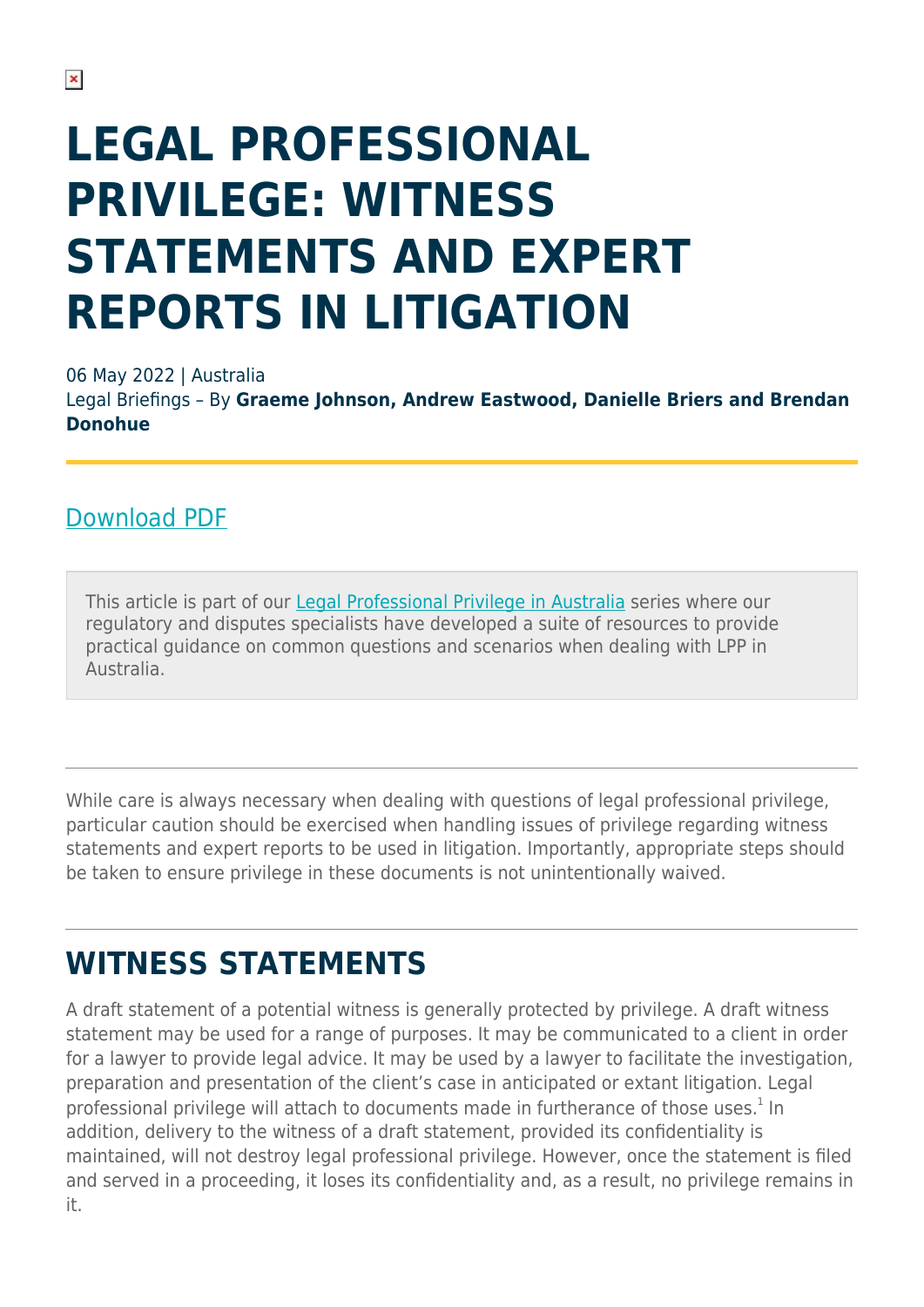Having regard to those general principles, the following are some practical points to properly maintain privilege in the preparation of draft witness statements for a court proceeding:

- **Appropriate labelling**: draft witness statements should be clearly and appropriately marked. For example, one option is to mark drafts as a "draft" and identify that they are "confidential and subject to legal professional privilege".
- **Maintain confidentiality**: the relevant witness and client should know and understand the importance of maintaining strict confidentiality in respect of the draft statement. The witness should ideally agree to keep the draft statement confidential, or at least acknowledge that the statement is to remain confidential. If the witness is not willing to agree to keep the witness statement confidential, a risk assessment may need to be made with the assistance of legal advisers. In any event, the draft statement should not be disclosed for purposes that are inconsistent with the maintenance of confidentiality and privilege. A document "created to enable its deployment for a use which is inconsistent with the maintenance of lawyer/client confidentiality is not a document to which legal professional privilege attaches".<sup>2</sup>
- **Carefully review the statement**: before a witness statement is finalised, filed and served, the statement should be carefully reviewed to ensure no privileged material is unintentionally disclosed in the proposed final version. For example, annexures and exhibits need to be assessed before the evidence is served to ensure that privileged documents have not been inadvertently included.
- **Review the draft statement's content**: the content of a witness statement should be carefully considered. The statement should not contain material which might be viewed as inadvertently waiving privilege in other documents. Such material tends to be productive of complex pre-trial disputes as to privilege.

#### **EXPERT REPORTS**

Privilege will attach to a draft expert report and related communications, subject to the principles set out below, if the dominant purpose for the report is use in litigation. Expert reports commissioned outside of litigation (such as for general commercial purposes or as part of an investigation following an incident) may not be privileged, depending on the purpose for which the report is commissioned. Legal advice should be sought prior to engaging an expert to ensure the privilege position is understood.

Five general principles concerning privilege and expert reports are often cited: $3$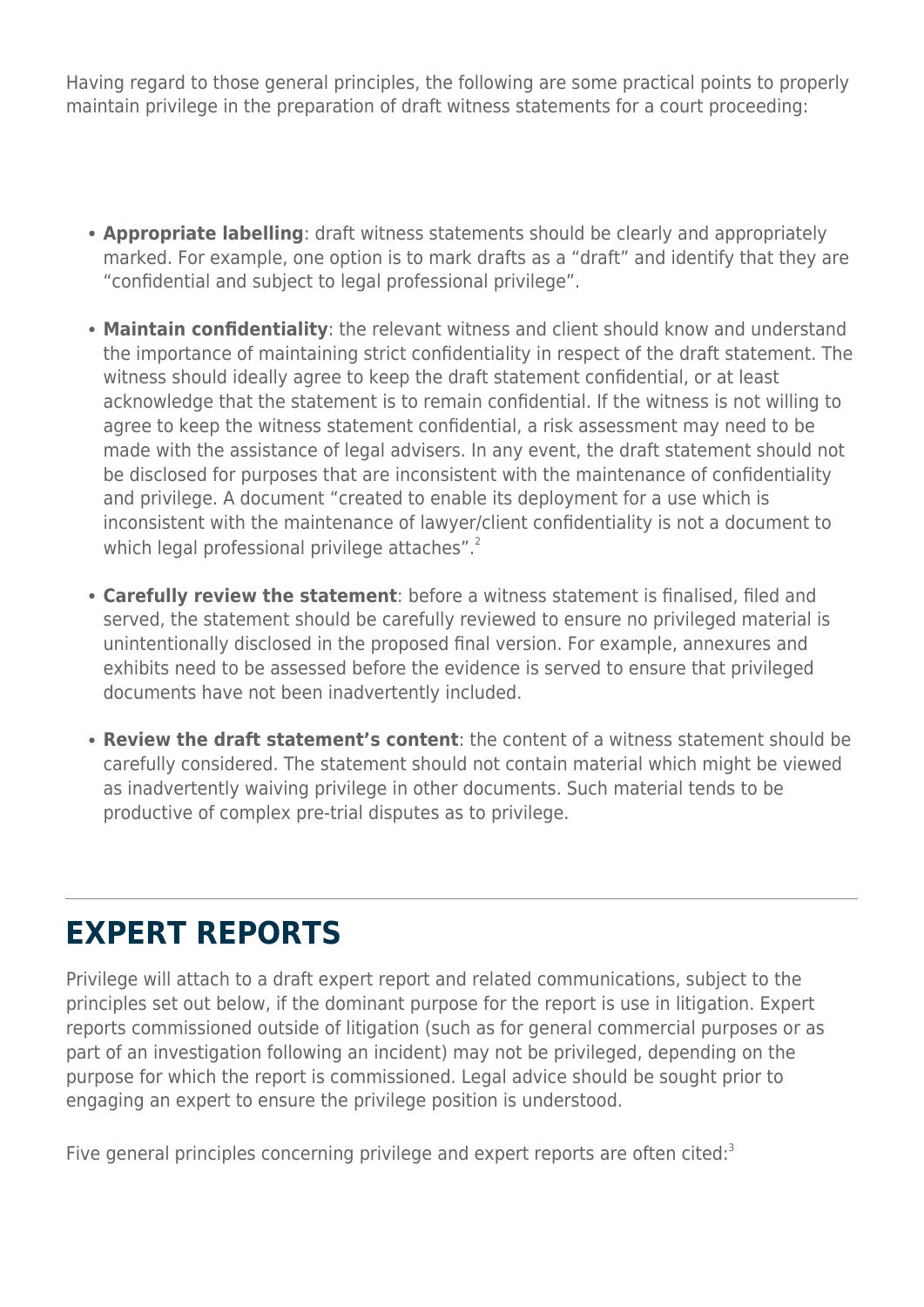- 1. **Instructions**: a lawyer's confidential instructions to an expert to provide a report to be used in anticipated litigation will ordinarily attract privilege.
- 2. **Copies of documents**: privilege will ordinarily attach to copies of documents whether the originals are privileged or not – that were made for the purpose of forming part of confidential communications between the client's lawyers and the expert witness.
- 3. **The expert's documents**: documents generated unilaterally by the expert witness (such as working notes, field notes, and the witness's own drafts of his or her report) do not attract privilege because they are not in the nature of, and would not expose, communications.
- 4. **Disclosing the expert's report**: disclosure of the expert's report, for the purpose of reliance on it in the litigation, will ordinarily result in an implied waiver of the privilege in respect of the brief or instructions or documents referred to in (1) and (2) above. This implied waiver arises at least "if the appropriate inference to be drawn" is that such documents were used "in a way that could be said to influence the content of" the relevant expert's report.<sup>4</sup> This is because, in these circumstances, "it would be unfair for the client to rely on the report without disclosure of the brief, instructions or documents".<sup>5</sup> In view of this principle, it is common for experts to attach to the expert's report letters of instruction (or a relevant brief) given to the expert for the purposes of the report.
- 5. **Documents used by the expert**: privilege similarly cannot be maintained in respect of documents used by an expert to form an opinion or write a report, regardless of how the expert encountered the documents. But it may be difficult to establish at an early stage whether documents which were before an expert witness influenced the content of his or her report, in the absence of any reference to them in the report.

Having regard to those principles, some practical tips include:

- Documents provided to the expert for the purposes of the expert's report should be provided by a legal adviser with instructions. This will ensure privileged is properly maintained, at least until the relevant expert's report is relied on in a court proceeding.
- It is prudent to generally assume that any record of communications with an expert, or materials provided to or by the expert, will not be protected by legal professional privilege. It is prudent to assume that such communications will ultimately need to be produced in the relevant litigation.
- Refrain from providing experts with privileged material, if possible.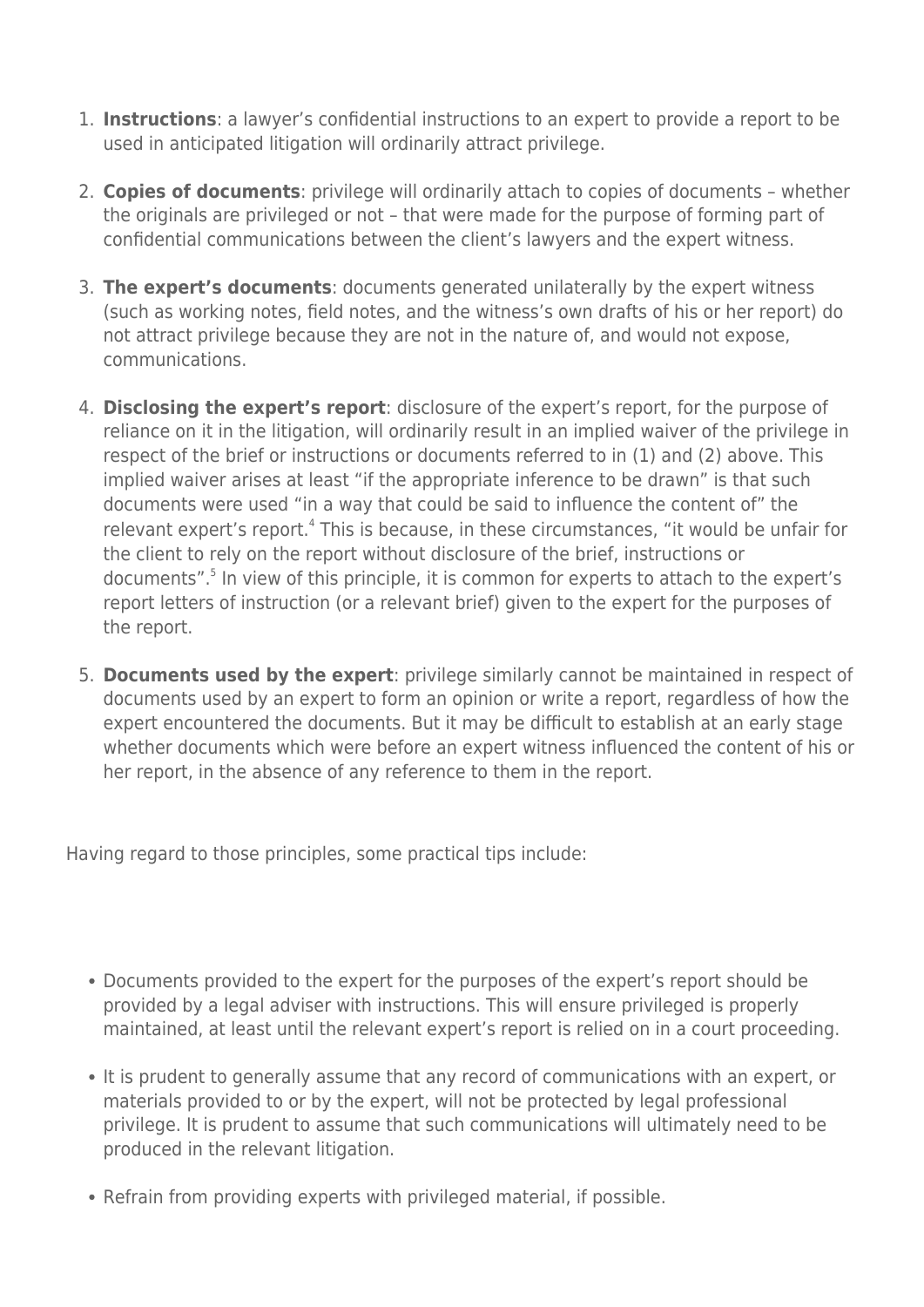### **QUESTIONS ABOUT PRIVILEGE AND DOCUMENTS TO BE USED IN LITIGATION?**

Considerable complexity can arise in relation to issues concerning privilege and documents to be used in litigation. There are also specific procedural rules in some Australian jurisdictions that may affect whether privilege over expert reports is available at all. It is prudent to contact your legal advisers when addressing these matters

#### **Please reach out to your usual Herbert Smith Freehills contacts with any queries you might have on Legal Professional Privilege.**

To subscribe to receive LPP Australia updates, click the link below, select the 'Australasia' drop down, tick 'Legal Professional Privilege' and enter your contact details.

#### **[Subscribe](https://sites-herbertsmithfreehills.vuturevx.com/18/14587/landing-pages/subscribe.asp)**

- 1. Asahi Holdings (Australia) Pty Ltd v Pacific Equity Partners Pty Limited (No 2) [2014] FCA 481 at [47].
- 2. Australian Securities & Investments Commission v Southcorp Limited [2003] FCA 804 at [21].
- 3. Australian Securities & Investments Commission v Southcorp Limited [2003] FCA 804 at [21].
- 4. Australian Securities & Investments Commission v Southcorp Limited [2003] FCA 804 at [21].
- 5. Asahi Holdings (Australia) Pty Ltd v Pacific Equity Partners Pty Limited (No 2) [2014] FCA 481 at [37].